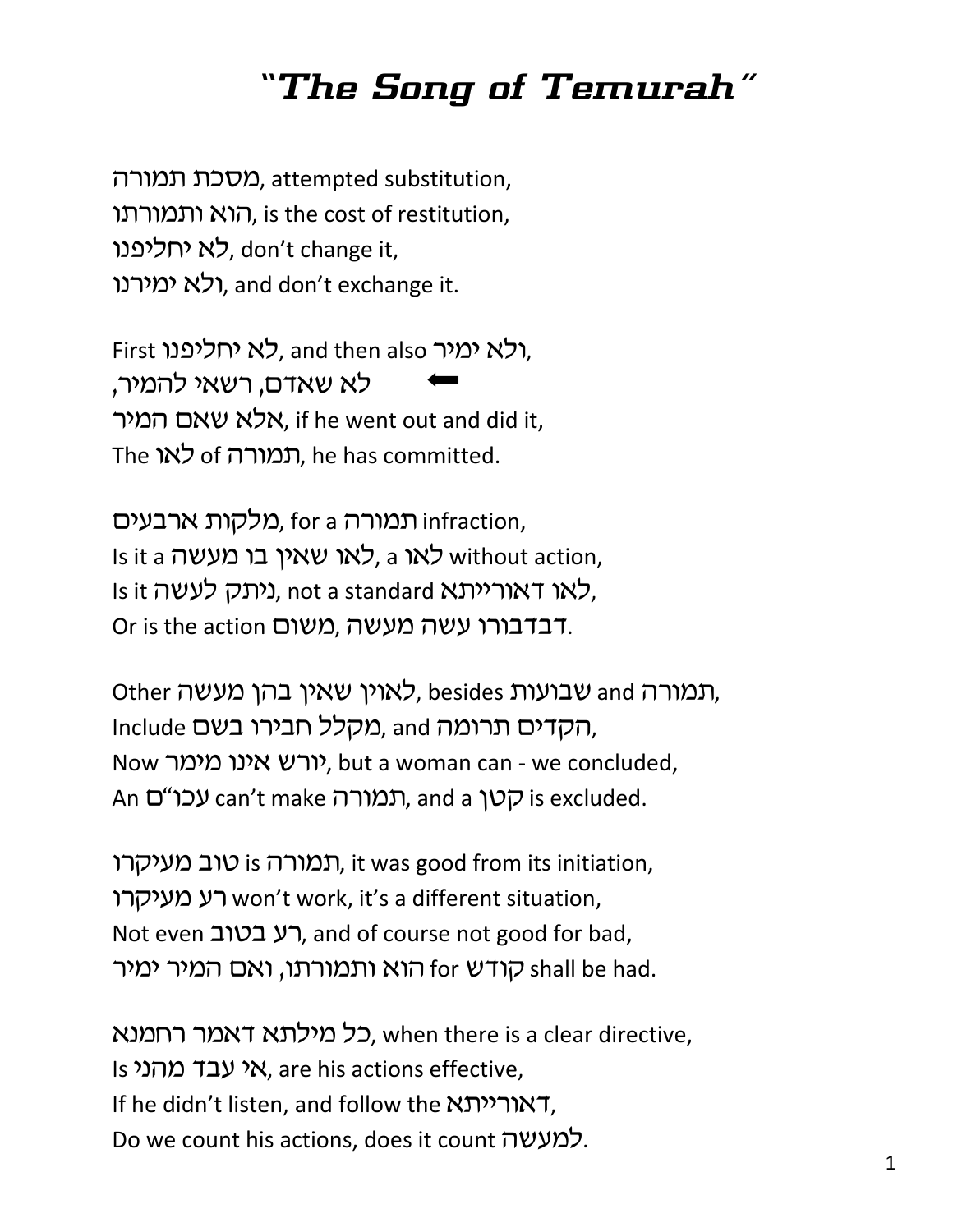קודש are בעלי מומין למזבח, despite the האיסורים, הקדימה תרומה לבכורים accomplished, even if ה תמורה vet he has created a לא יחליפנו, ווע תרומה not a successful ממין על שאינו מינו.

**Kונס שגירש**, even though she was his for life, קדושין makes her his wife, מקדיש תמימים לבדק הבית, has accomplished his goal, גזל כשעת הגזילה. from the time that he stole.

תורם מן הרעה על היפה, still an effective scheme, By מעשר, and there is no way to redeem, A משכון that was grabbed, becomes his even though, vtp can be taken later, even from the dough.

A major  $N\lambda$   $\sigma$   $\nu$ , that is so exceptional, But is there any נפקא מינא (נפה), there seems to be exceptions to all, Between הבא and רבא and the only difference we got, The Gemara's מסקנא. is was שינוי קונה, is wor not.

תמורה makes בכור בבית הבעלים, we learned in the  $\lambda$ ג), Does כפרה, מקדיש עושה תמורה, or is it the one receiving the כפרה, ממירין אחד במאה), and a hundred to one, הקדש ראשון מוסיף חומש ithere is none.

We beg Hashem כינה, חננו, we beg Hashem To understand all the גירסאות and  $\lambda$ לישנא אחרינא רש"י, תוספות & ירושלמי, לשונות משובשת, רבינו גרשום. the גר"א, and the שיטה מקובצת.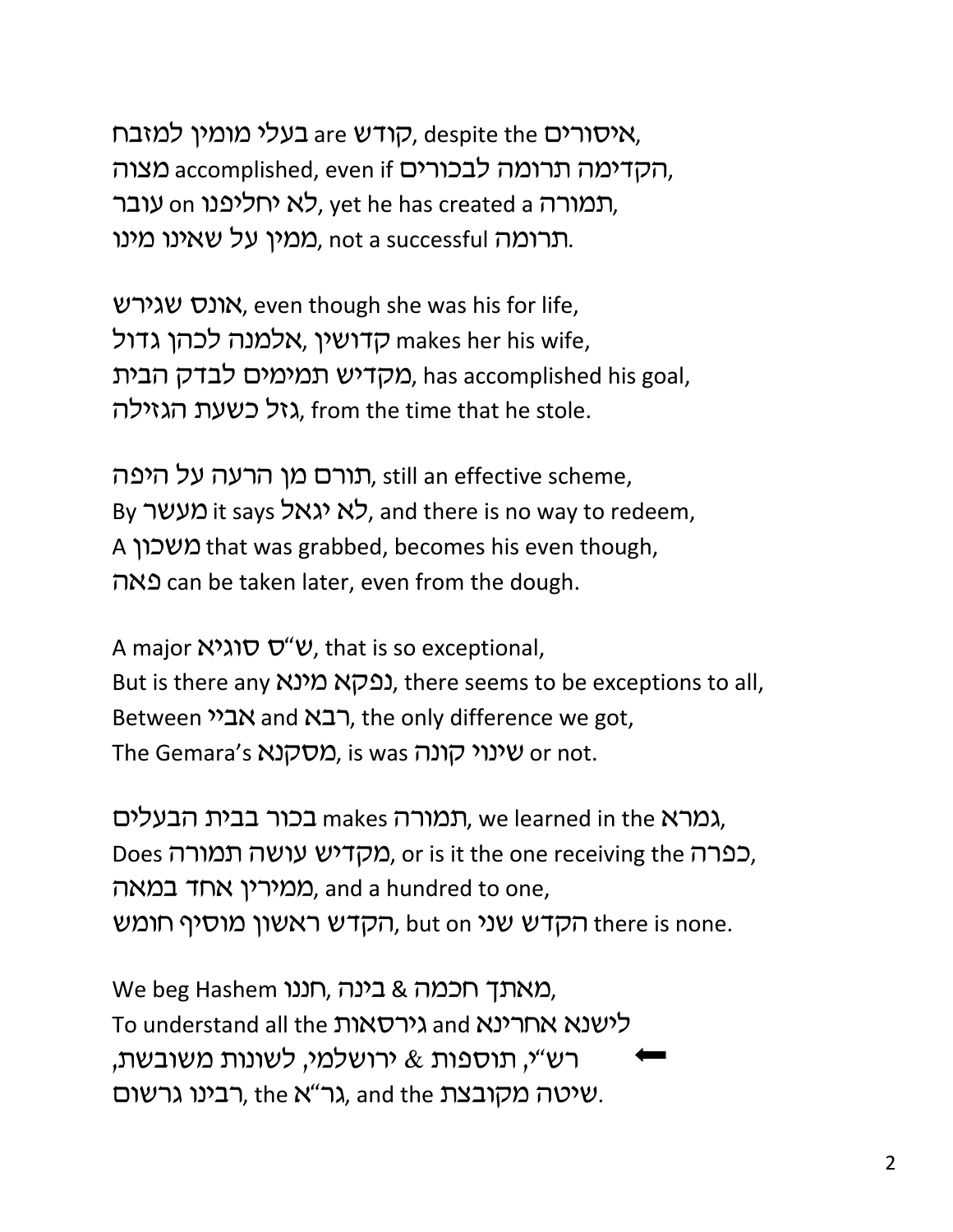ולד חטאת is the first, of five cases, הלכה למשה מסיני, חמש חטאות מתות, מתו בעליה, ושעיברה שנתה, כיפרו בעליה, ותמורתה.

קרבות הציבור דוחין את השבת, and האמאה, and האבת No מתו בעליה by אין הציבור מתים, ציבור, A האריותן is קרבן יחיד, and nit renders, נוהגין בזכרים ובנקבות, it can apply to both genders.

עופות  $\&$  מנחות, for עופות, have immunity, ציבור a community, inor can a ציבור, a community, התירים have כהן does the בכור תם בזמן הזה, תורם משלו על אחרים when he is ,טובת הנאה שלו.

אין בית הפרס עושה בית הפרס, ואין תרומה אחר תרומה, לא הולד עושה תמורה, ואין תמורה אחר תמורה, כלאים, טריפה, יוצא דופן, לא קדושין בתמורה, טומטום ואנדרוגינוס, לא מקדישין לעשות תמורה.

ממירין וחוזרין וממירין, it is the הלכה, קדושה ראשונה דהקדש, להיכן הלכה, אין ממירין עבָרין בשלֵימים, ולא אבָרין בעובָרין, לא אברים בשלֵימים, ולא עוברין באֱבַרים.

בר ידוע s it is a בכור or אשם or אין כהנים ממירין, קדושה חלה, על בעל מום קבוע, כא יחליפנו, others, בשל אחרים, בשל עצמו. his own, ולא ימירנו.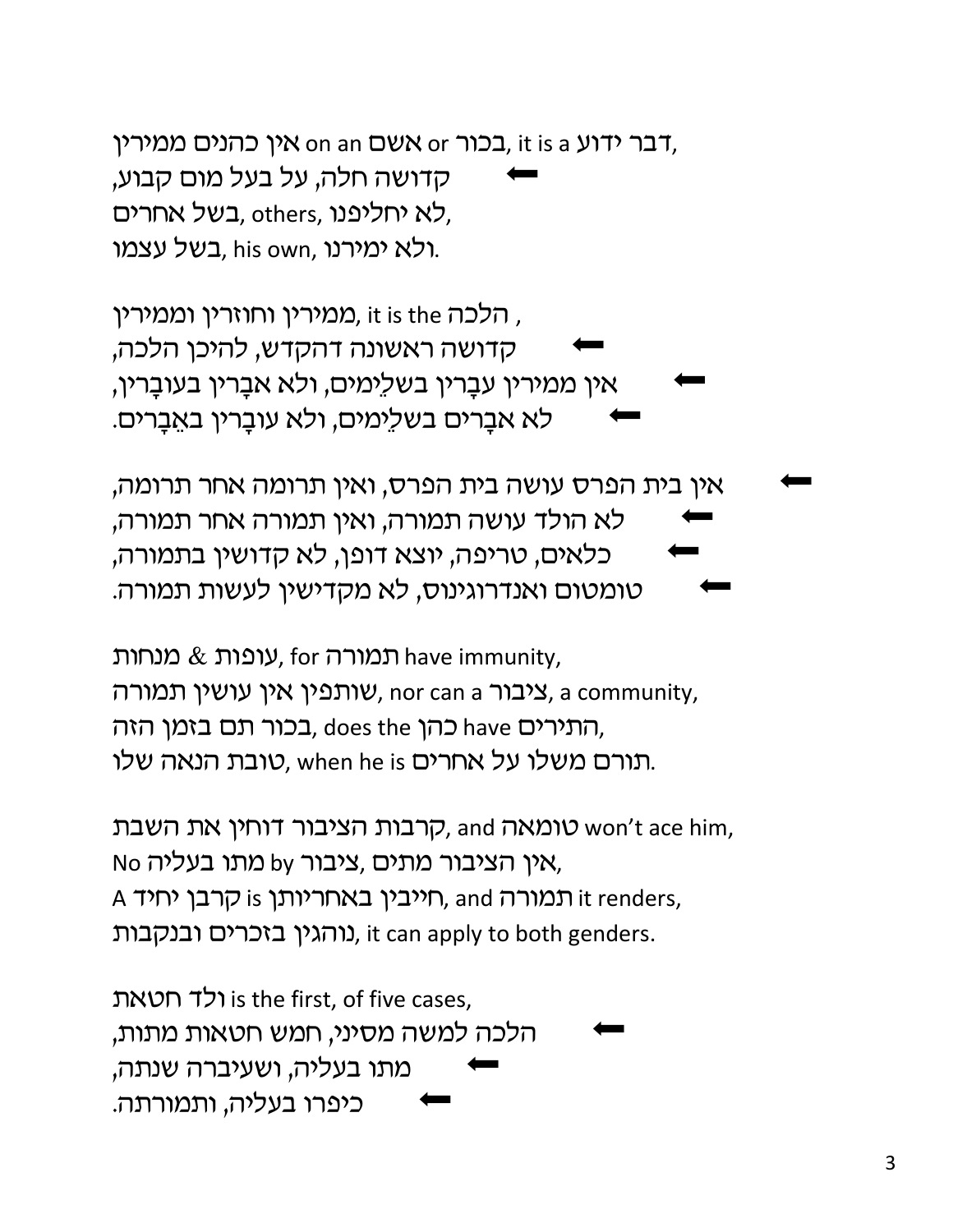המפריש לאחריות, or המפריש חטאתו לאיבוד, שיעבוד or the סמאת, what now is his שיעבוד, If you think the same applies to an שמאָם, you are a vux, כל שבחטאת מתה, באשם רועה.

בעל מום a on a הולין, but won't become וחולין, b shear, תמורה by תמורה, even if you were not aware, Ghases CHTW only makes choly, תמורה makes ptwto תמורה, תמורה, תמורה won't make יחיד) solely.

תמורה by תמורה, even if you thought it was right, כסבור לומר שחור. and instead he said white, He said שלמים, he thought he was lucky, הקדיש שלא מדעתו, גבי תמורה לקי.

ממירין מן זכרים על נקבות), and מאירין או כבשים על העזים, and the כבשים על העזים, and the oh ממירין מן בקר על הצאן, and **צאן** on the cattle, תמימים על בעלי מומין, with תמימים, will saddle.

ולדותיהן are like שלמים, also תמורת שלמים, ותמורותיהן ,שלמים are ולד ולדן, תמים ונסכים, only brought if they are תמים, תנופת חזה ושוק, הרי הן כשלמים.

No כחילופתה, תמורת תודה by לחם, תודה צריכה לחם, ולא ולדה ותמורתה, נחת רוח a full ,כליל לאשים is תמורת עולה, הרי היא כעולה, טעונין הפשט ונתוח.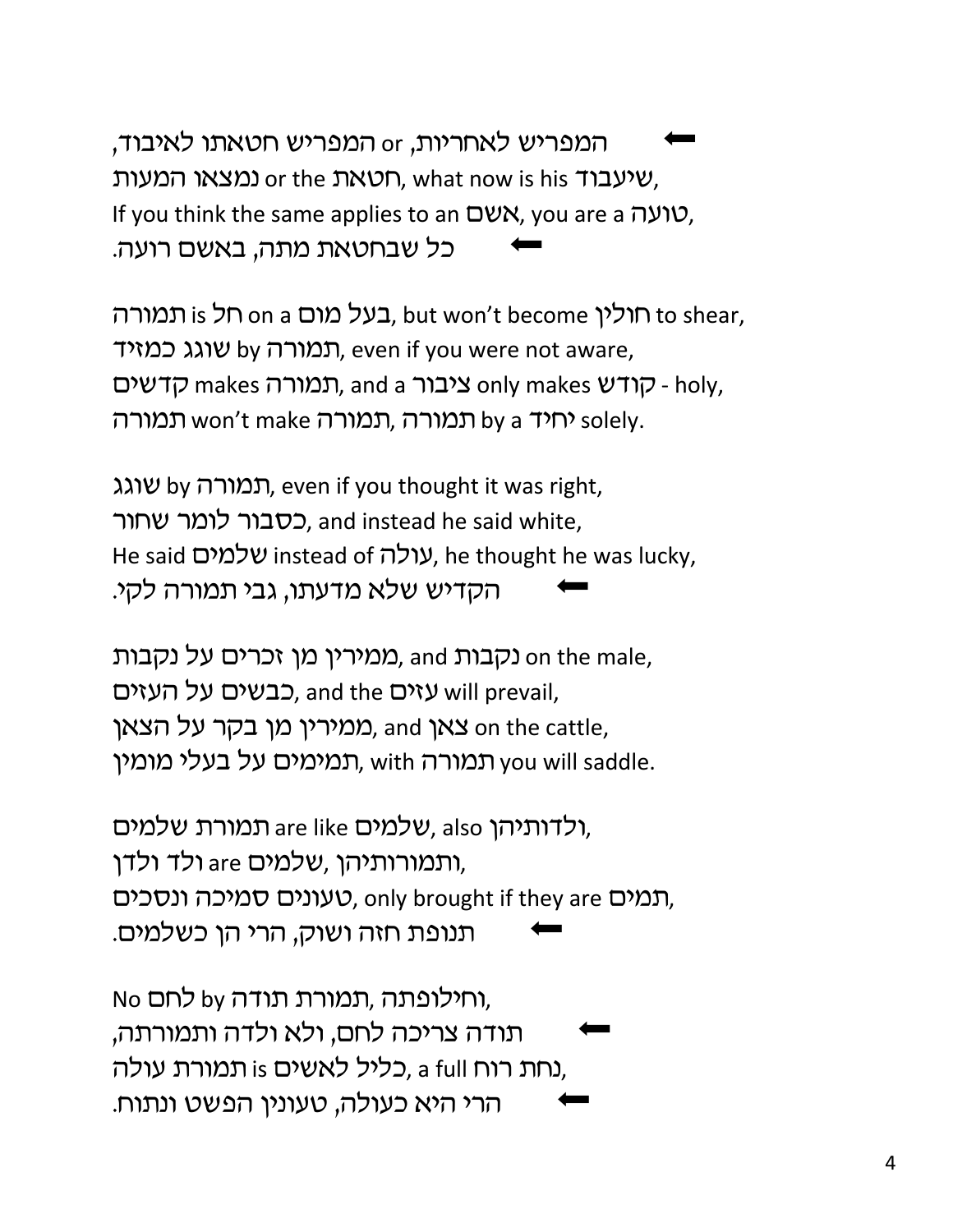ירעו עד שיסתאבו is יהערער אשם, sent out to be grazed, יפלו דמיהם לנדבה, after it is appraised, Every utterance so important, a stress on every תיבה, Uhen dealing with קדשי מזבח. a iczn ונקבה.

המפריש נקבה לפסחו, לאשמו, ולעולתו, Is it יקריב תמורתו or ימכר, ולדות ולד ולדות, and all future einiklach, For those קרבנות, never brought as meidilach.

No קלים by קדשי קדשים, only הארה ס $\sigma$ , הא תמורת בכור ומעשר, יאכלו במומן לבעלים, אין נמכרים באטליז, ואין נשקלין בליטרא, תמורת בכור אינו קריבה, בכור נאמר לא תפדה.

'פשטה קדושה בכולה, אבר שהנשמה תלויה, עובר לאו ירד אמו, אם שייר משויר, If a הרוב ame via מפלפל (עם יהוויה came via הרובן, we need to be הרבן, Does the value go towards a קרבן, or הוא עצמו יקרב.

המפריש חטאת ואבדה, והקריב אחרת instead, If the first one is found, it must be left for the dead, המפריש מעות ואבדו, והפריש מעות תחתיהן, שתיהן ,what is the status of נמצאת הראשונה.

ים המלח, ימות), should he do either or, כפרה), does he separate more, Is it a substitute or replacement, is the קרבן, still out אבודה בשעת הפרשה ,מיתה or רועה.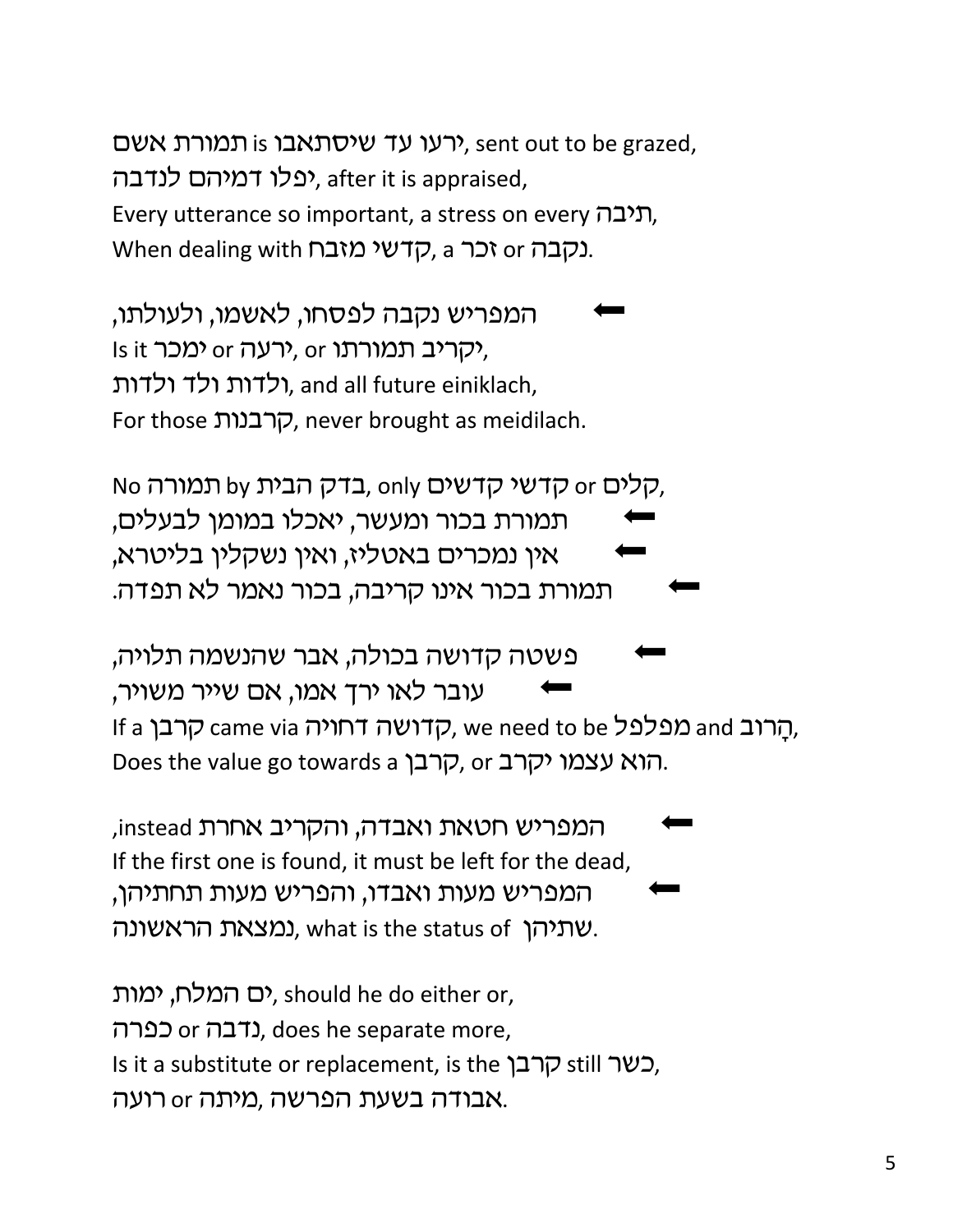שלמים the mother a עולה shall be an שלמים, and the mother a שלמים, אי אפשר לקרות שני שמות כאחת, דבריו קיימין, since המפריש חטאת מעוברת וילדה, we have several , He now has a choice, כמפריש שני חטאות לאחריות.

תמורת זו חליפת זו, exactly what to do,  $N$ n מחוללת על זו if he stated, זו מחוללת על  $\zeta$ Half and half, or two קרבנות that he may mention, Should we just try to figure, what was his intention.

Are ולדות קדושין בהוויתן, or does it happens spontaneously, Which should prevail, when he declares שני שמות simultaneously, Is it גמר דבריו, to understand what he conveys, Or תפוס לשון ראשון, only the first phrase.

How to circumvent a בכור to be born, כיצד מערימין, To designate the עולה as an עולה, is how you could be scheming, A הלכה what is the לגבי פדיון, בעל מום מעיקרו, העמדה והערכה who needs מזבח or קדשי בדק הבית.

כל האיסורין לגבי מזבח, are האטור, in any count, No ביטול ברוב, for any amount, רבע, and כרבע, or worshipped in any אופן, אתנן, מחיר $\&$  כלאים, ויוצא דופן.

רובע ונרבע, מנלו דאסירי לגבוה, אתנן זונה, ישראלית or גויה, vmeun requires action, not only to arrange, scgb is to worship, ckf rhjn an exchange**.**